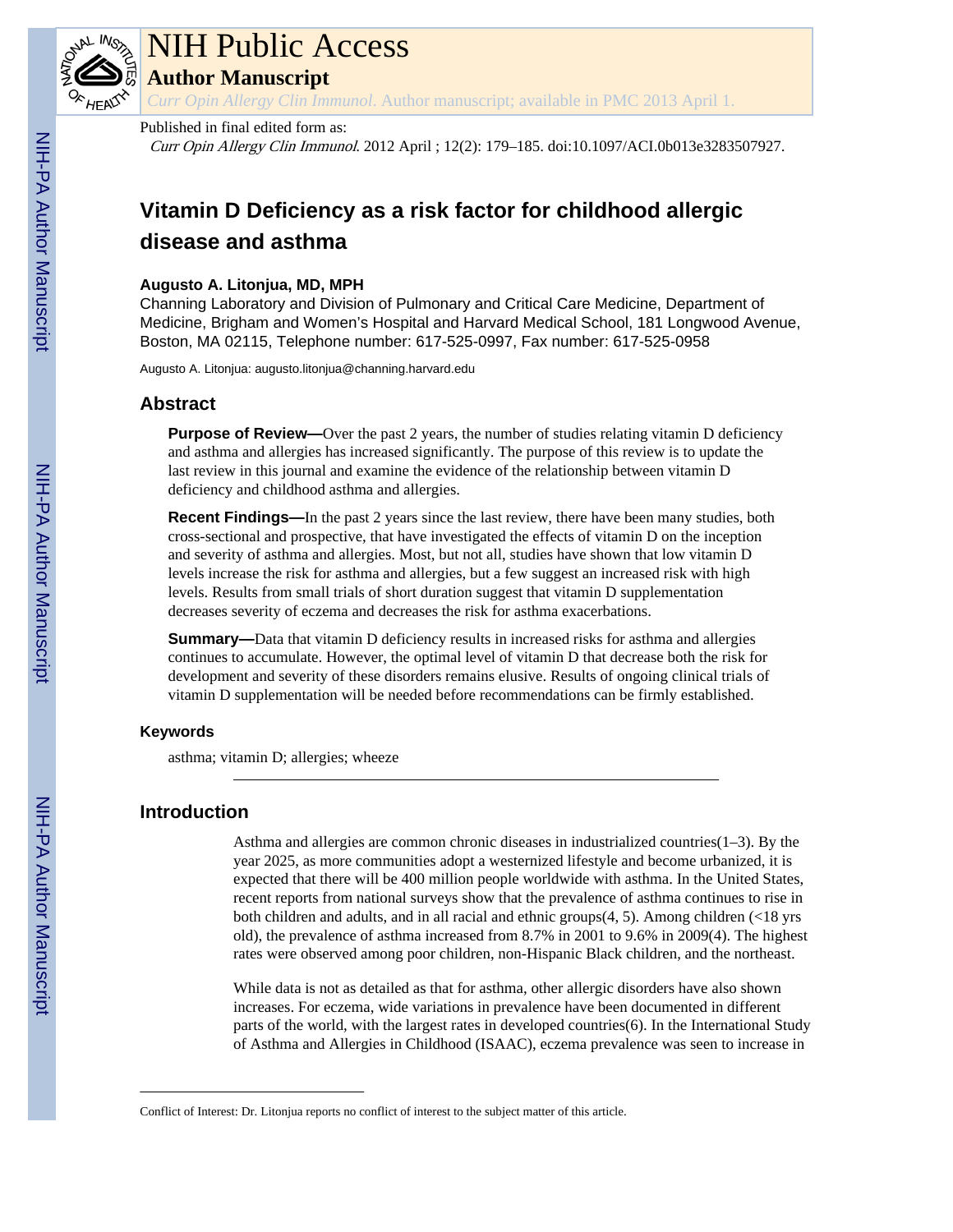developing countries over a 5–10 year period between surveys(7). Similar patterns have been seen for allergic rhinitis(8).

While many potential reasons could account for the pattern of increased allergic disease in developed countries, vitamin D deficiency has been proposed as a risk factor that could explain a significant proportion of these increases. Vitamin D deficiency has been documented in many countries worldwide, even in areas that are considered sun-replete(9– 11). This topic has been reviewed in this journal(12), and this review will examine the recent studies, published between 2009 and 2011, that have investigated the role of vitamin D in childhood asthma and allergies.

#### **Vitamin D Deficiency in Asthma and Allergy Development**

Potential mechanisms of how vitamin D can affect the risk of developing asthma and allergies have been reviewed recently (summarized in Figure 1)(12, 13). Briefly, vitamin D has both in-utero and post-natal effects on lung development and immune system development and function. In the in utero period, vitamin D appears to play a role in fetal lung development, and recent findings support this. Zosky and colleagues(14\*) studied the effects of vitamin D deficiency in a murine model. Offspring of vitamin D deficient mice had decreased lung volumes compared to offspring of vitamin D replete mice, although there was no difference in histologic lung architecture. This study adds to the literature that vitamin D deficiency in utero affects lung development(15\*). Vitamin D also appears to affect in utero immune system development that begins to exert its effects in early life. A recent study investigated effects of vitamin D levels in cord blood on immune function parameters. Chi et al(16\*), using data from the Urban Environment and Childhood Asthma study, showed that cord blood vitamin D levels were inversely associated with the proportion of  $CD25^+$ ,  $CD25<sup>Bright</sup>$ , and  $CD25<sup>+</sup>$  FoxP3 T-regulatory cells. While the clinical consequence of this inverse association remains unclear, it supports the notion that in utero vitamin D levels affects immune development and may influence immune regulation early in life.

Post-natally, vitamin D may affect asthma and allergy development in several ways (Figure 1)(12, 13). Adequate vitamin D status may improve handling of respiratory infections early in life by upregulating the production of antimicrobial proteins, such as cathelicidin and beta defensins(17), dampening the inflammation associated with viral respiratory infections leading to a decrease in the sequelae of these viral infections. Additionally, adequate vitamin D status in the postnatal period likely continues to affect lung development and immune system functioning.

Given the in-utero effects of vitamin D, it is possible that the risk for asthma in children could be affected by maternal vitamin D status during pregnancy. A cohort study of 763 Japanese mother-infant pairs found that the risk for wheezing (adjusted OR  $(95\%CI) = 0.64$ ) (0.43–0.97) and eczema (adjusted OR  $(95\% CI) = 0.63$  (0.41–0.98) were significantly decreased among children 16–24 months of age whose mothers had higher vitamin D intakes in  $pregnancy(18)$ . The results of this study are consistent with previous studies that assessed maternal intakes of vitamin D during pregnancy via a food frequency questionnaire (FFQ) (reviewed in Litonjua(12)). As with the previous studies, this study is limited by the lack of direct measurement of vitamin D levels.

Three recent studies have tried to address the limitations of the previous epidemiologic studies by directly measuring vitamin D status. These studies measured 25-hydroxyvitamin  $D_3$  (25OHD), the circulating metabolite that defines vitamin D status. The first study addressed the effect of maternal 25OHD levels in pregnancy and the risk for lower respiratory tract infections, wheezing, and asthma in offspring. Morales et al(19\*)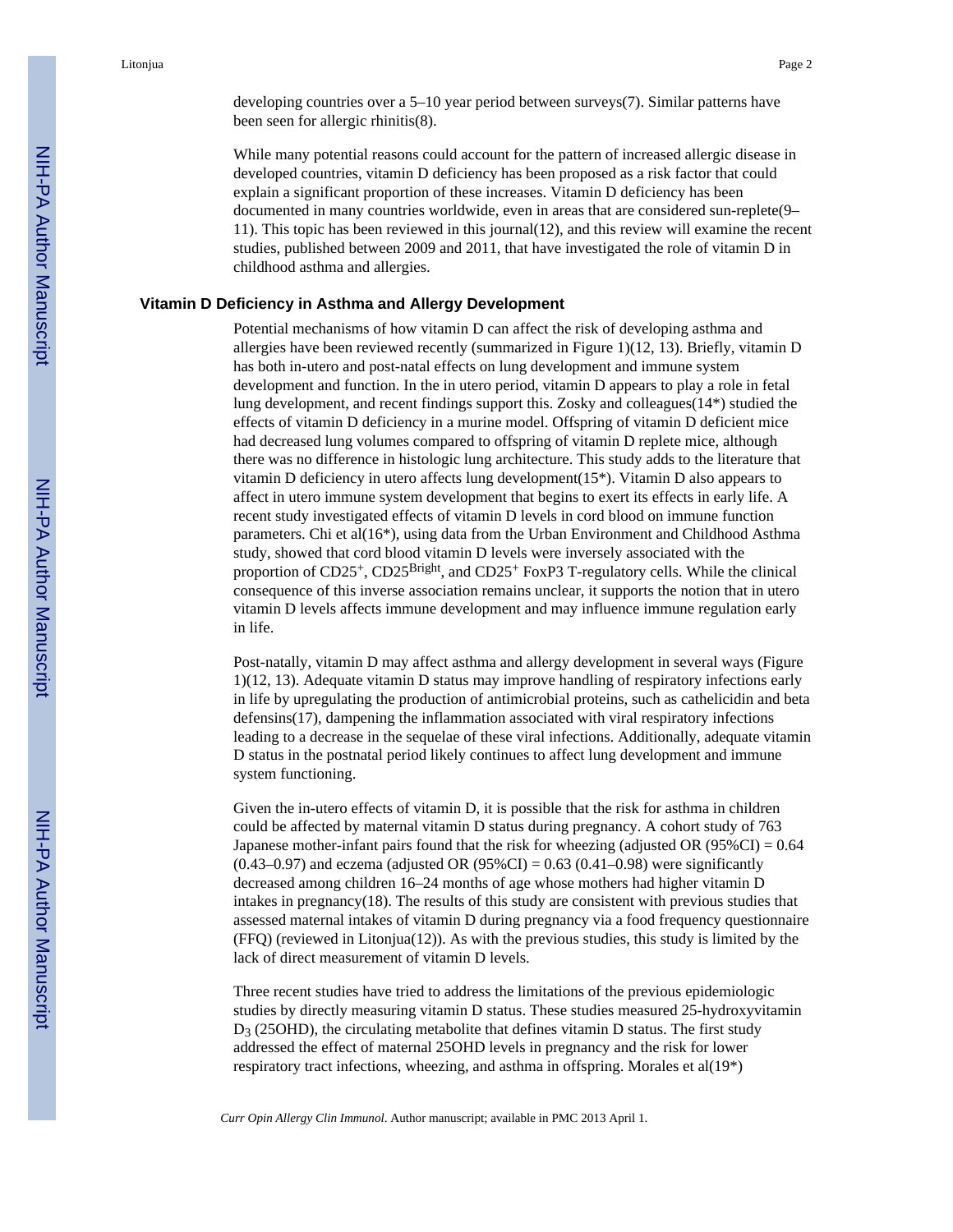Litonjua Page 3

investigated 1724 children from a population-based cohort from 4 areas in Spain. They showed that maternal 25OHD levels (median 73.75 nmol/L or 29.5 ng/ml) were inversely associated with respiratory infections in children at 1 year of age, but not with wheezing at 1 yr or 4 yrs, or asthma between 4to 6 years. Since maternal vitamin D levels in pregnancy correlate with cord blood levels, other studies measured cord blood levels of vitamin D and the risk for subsequent outcomes in children. Camargo and colleagues measured 25OHD in 922 newborns participating in a population-based birth cohort, the New Zealand Asthma and Allergy Cohort Study( $20^*$ ). While cord blood 25OHD levels (median 44 nmol/L or 17.6 ng/ ml) were found to be inversely associated with wheezing illnesses by age 5 yrs, there was no association with incident asthma at age 5 yrs. These findings were consistent with the study by Morales et al, and a closer examination of the figures from these articles suggest a trend toward decreased asthma with higher vitamin D levels. Another study assessed 219 participants in the Tucson Infant Immune Study(21) and did not find an association between cord blood levels and asthma and allergic rhinitis by age 5 yrs. However, this study reported that both low (<50 nmol/L or 20 ng/ml) and high  $(\geq 100 \text{ nmol/L or } 40 \text{ ng/ml})$  25OHD levels were associated with higher total and inhalant IgE levels, but only higher levels were associated with skin prick testing. While these studies move the field forward, they are still limited by only one measure of vitamin D status and the time interval between measurement of vitamin D levels and the outcome, since vitamin D levels are known to fluctuate in populations. The discrepancies between these studies that have measured vitamin D status and the studies that have estimated vitamin D intake from FFQs likely lie in the fact that vitamin D levels reflect current status while estimates of intake from FFQs reflect more chronic intakes(22). Additionally, no objective markers of asthma (i.e. bronchial hyperresponsiveness or bronchodilator response) were obtained. Nevertheless, the finding that higher levels of cord blood vitamin D levels lead to higher risks for allergen sensitization should give pause to supplementation with high doses of vitamin D, until these findings can be verified or refuted by ongoing clinical trials.

Other studies have investigated the association between vitamin D and asthma and allergies in the post-partum period. Several case-control studies have been performed in African-American(23), Qatari(24), and Iranian(25) children, all showing that the prevalence of vitamin D deficiency is greater among asthmatic children than in controls. Two studies have used data from the National Health and Nutrition Examination Surveys (NHANES). In one analysis of 3136 children and adolescents, allergic sensitization to 11 of 17 allergens was more common in those with vitamin D deficiency (<37.5 nmol/L or 15 ng/ml) after multivariable adjustment. Sensitization included food allergens (peanut and shrimp), indoor and perennial allergens (dog, cockroach, Alternaria sp), and pollen (ryegrass, ragweed, Bermuda grass, oak, birch, and thistle)(26<sup>\*\*</sup>). Another analysis of 6857 participants ≥6 yrs old showed that vitamin D levels were inversely associated with current wheeze and asthma $(27)$ , although the effects were stronger in older ( $>50$  years) subjects. These studies are cross-sectional studies and are subject to potential confounding. Two cohort studies in children have attempted to perform longitudinal analyses in children. In the Prevention and Incidence of Asthma and Mite Allergy (PIAMA) birth cohort of over 300 children, serum vitamin D concentrations at age 4 years were inversely associated with asthma at ages 4 to 8 years(28\*). Curiously, vitamin D levels at 8 years were positively associated with asthma at the same age. Hollams et al $(29^*)$ , in a cohort of over 600 Australian children, showed that higher vitamin D levels at age 6 were protective against the development of asthma, rhinoconjunctivitis, and atopy at age 14. These effects appeared to be stronger for boys than for girls. A small study of 123 Swedish children(30), whose vitamin D intake in the first year of life was quantified, showed increased risks for atopic dermatitis but not asthma or allergic rhinitis, when surveyed at 6 years of age. No vitamin D levels were measured in this study. These studies suggest that post-natal vitamin D levels and intake may affect the risk for development of asthma and allergies, with the larger studies suggesting that higher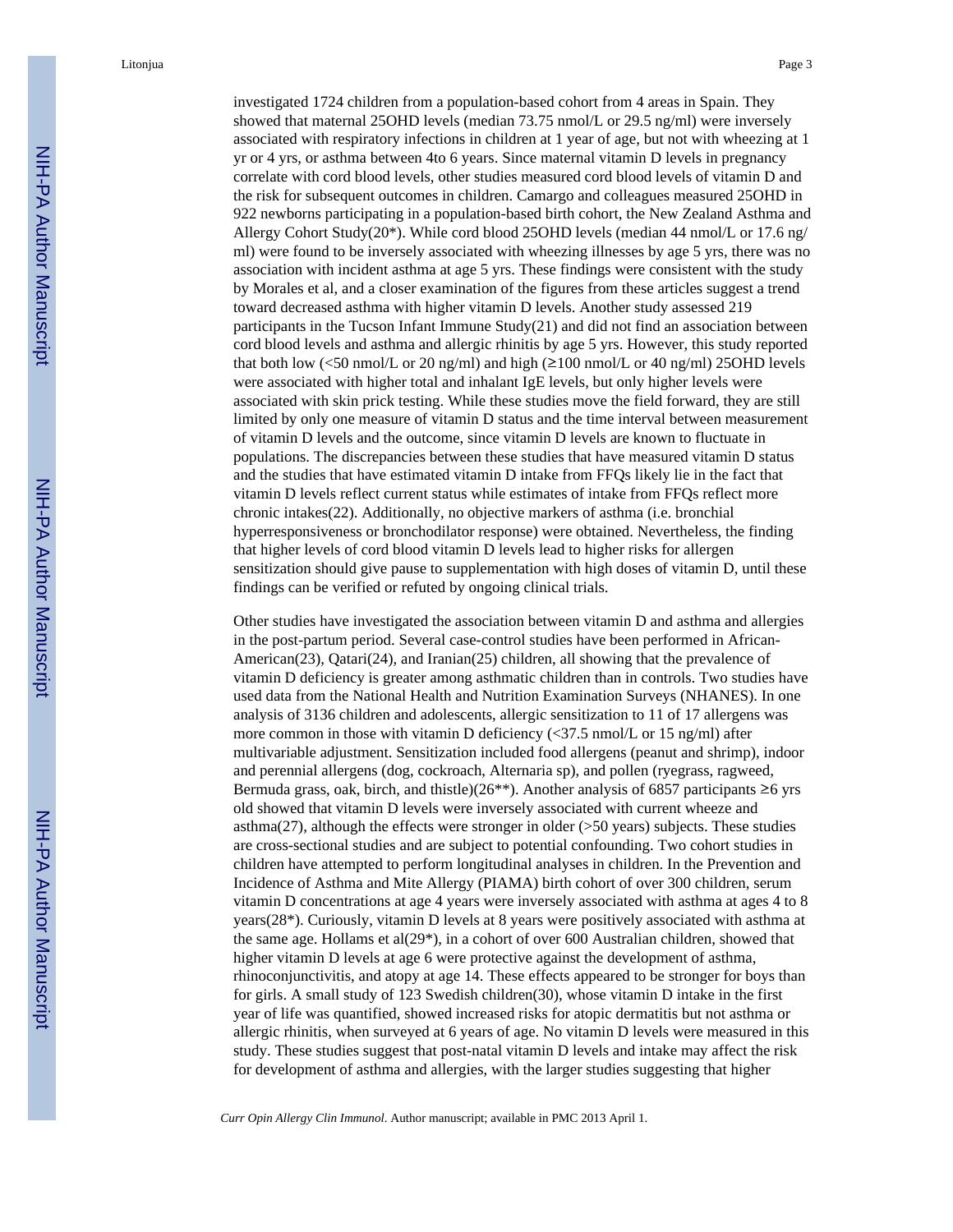vitamin D status in young children are protective of asthma and allergies as the children grow older. While most published studies report a protective effect of higher vitamin D levels or higher vitamin D intake, there are studies which suggest adverse outcomes. Clinical trials would be helpful to resolve these inconsistencies, and there are two ongoing supplementation trials in pregnancy (NCT00929621 and NCT00856947). However, there are no clinical trials that specifically address post-natal supplementation in the development of atopic disorders.

#### **Vitamin D Deficiency and Disease Severity**

Potential mechanisms for how vitamin D might decrease disease severity of asthma and allergies have been reviewed(12, 13) (Figure 2). These mechanisms include effects on immune cells, improved handling or prevention of infections, decreased inflammatory responses, and reversal of steroid resistance. Vitamin D has also been shown to have effects on airway smooth muscle mass. Gupta et al(31\*\*) studied 86 children with a mean age of 11.6 years – 36 severe, therapy-resistant asthmatics, 26 moderate asthmatics, and 24 nonasthmatic controls. Among 19 severe, therapy-resistant asthmatics who had adequate endobronchial biopsy specimens, vitamin D levels were found to be inversely related to the airway smooth muscle mass. This finding is consistent with previous findings that vitamin D can prevent airway smooth muscle proliferation, and has implications on airway remodeling.

Several studies have examined the relationship between vitamin D deficiency and asthma exacerbations and markers of more severe disease. Brehm et al, in an analysis of data collected in 1024 participants of the Childhood Asthma Management Program (CAMP), a randomized trial of inhaled budesonide vs nedocromil vs placebo, were the first to show that vitamin D deficiency (<30 ng/ml) is associated with increased risks for severe asthma exacerbations leading to ED visits or hospitalizations(32). There appeared to be a greater effect among children who were randomized to the inhaled budesonide arm. Searing et al(33) in a cross-sectional study of 100 asthmatic children demonstrated inverse associations between vitamin D levels and serum IgE, number of skin prick tests to perennial aeroallergens, lung function, and use of inhaled or oral corticosteroids. They also showed that vitamin D enhanced glucocorticoid induction of MPK1 and IL10, critical for antiinflammatory and immunosuppressive effects, in experiments with PBMCs. Other studies have also found lower vitamin D levels to be associated with poor asthma control(34), lower lung function and the presence of exercise-induced bronchoconstriction(35) in asthmatic children, and the severity of atopic dermatitis(36).

Two small trials have addressed the impact of vitamin D supplementation on allergic diseases. A study of 11 children with winter-related atopic dermatitis were enrolled in a pilot study of vitamin D supplementation(37). The children were randomized to 1000 IU per day of ergocalciferol or placebo for 1 month. There was a trend for improvement of atopic dermatitis scores, but due to the small number and short duration of the trial, the results did not achieve statistical significance. A study of 48 children with newly-diagnosed asthma on inhaled corticosteroids were randomized to either inhaled budesonide + 500 IU of cholecalciferol per day or inhaled budesonide + placebo for 6 months $(38^*)$ . The authors found a significant reduction in the number of children who experienced an exacerbation of asthma in those assigned to the vitamin D arm, despite the fact that there were no overall differences in ATAQ scores and no significant differences in achieved 25OHD levels between groups after 6 months. There was also no definition of what constituted an asthma attack. Larger trials of sufficient duration are needed to determine whether vitamin D supplementation can affect markers of disease severity.

Vitamin D binding protein (DBP, also known as group-specific component (Gc)) is the major transport protein for vitamin D metabolites (including 25OHD), although other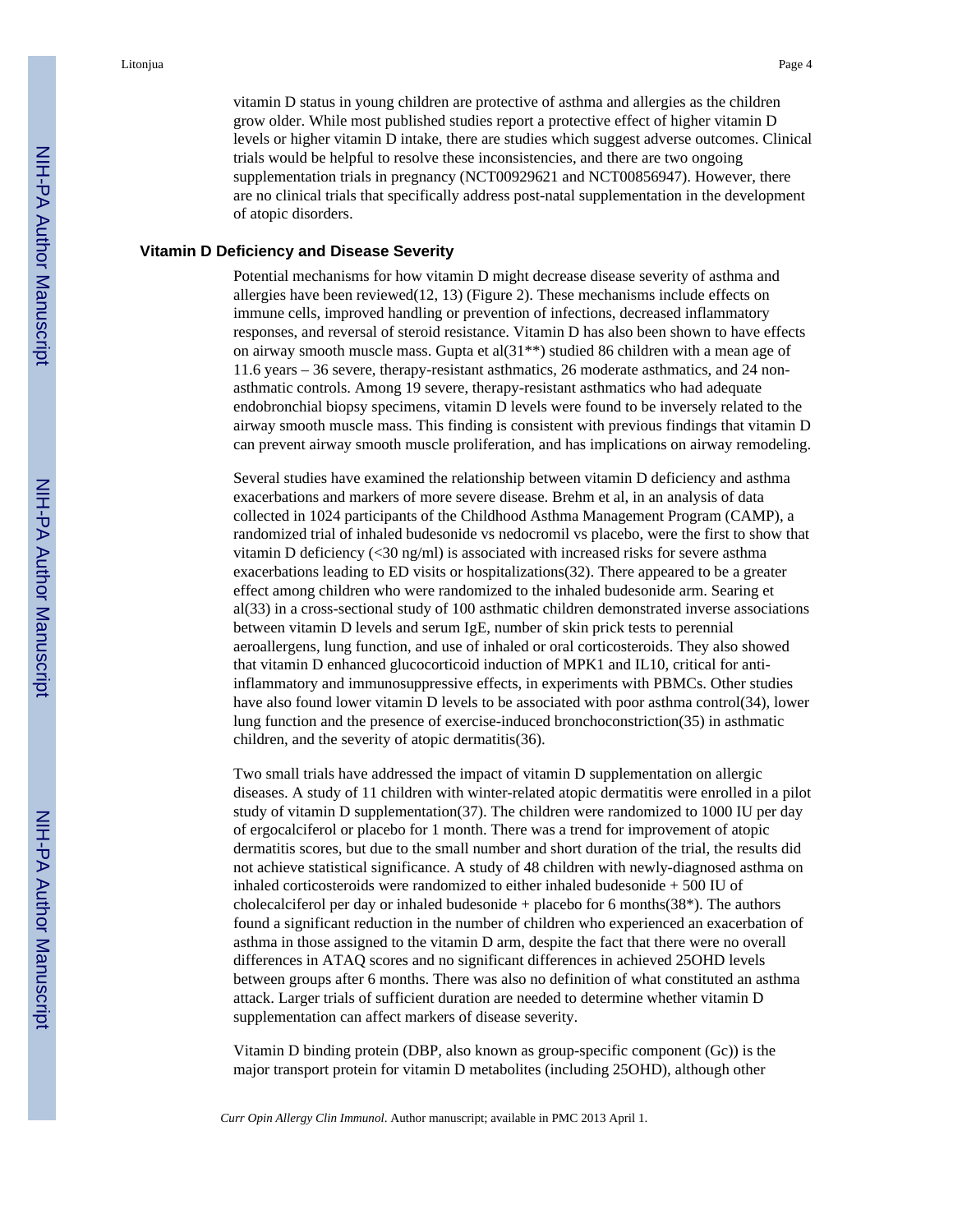proteins, such as albumin, also participate greatly in transport. Vitamin D binding protein has not previously been implicated in asthma and allergies, although it is known that DBP has immune regulating functions, related to macrophage activation and neutrophil chemotaxis(39). Recently, Lee and colleagues(40\*\*) showed that DBP concentrations in bronchoalveolar fluid was significantly elevated in 67 asthmatic subjects compared with 22 controls. Furthermore, in a murine model, they showed that DBP mRNA and protein levels were elevated in ovalbumin-sensitized/challenged mice than in sham-treated mice, and that treatment with an anti-DBP antibody dose-dependently reduced the airway hyperreactivity, airway inflammation, and levels of eotaxin, IL-4, -5, and -13, and interferon-γ. While the implications of these results with regard to vitamin D deficiency are unclear at the moment, it is known that polymorphisms in the gene for DBP (*Gc*) are determinants of vitamin D status( $41^*$ ,  $42$ ). Finally, it has been shown that DBP can regulate the bioavailability of 25OHD to cells(43\*\*). Further studies are needed to fully understand the relationship between circulating vitamin D and DBP, and/or polymorphisms of *Gc* on asthma and allergies.

#### **Conclusions and Future Directions**

In the two years since the last review of this topic in this journal $(12)$ , the number of studies that has investigated the relationship between vitamin D and asthma and allergies has increased tremendously. An increasing number of studies have measured circulating 25OHD as a determinant of vitamin D status. However, several issues regarding the determination of vitamin D status need to be elucidated. Firstly, the level of 25OHD that determines optimal vitamin D status for asthma and allergies, and for overall health, remains elusive. While the Institute of Medicine(IOM) (44\*) has recently recommended that a 25OHD level of 50 nmol/L (20 ng/ml) should be considered sufficient, this was based mainly on studies of bone health and the IOM acknowledged that studies in other disease states are sorely lacking. There is dissenting opinion to the recommendations  $(45^*)$ . Furthermore, there is data that suggests that optimal circulating levels may be much higher than the current IOM recommendations(46). Future studies will need to attempt to define appropriate levels rather than just using predetermined cutoffs in the analyses. Next, most studies have only measured one vitamin D level at one point in time. It is known that vitamin D levels vary over seasons, and likely over time. In an unpublished analysis in CAMP, where we measured 25OHD levels 4 years apart, the correlation between measurements is only r2=0.3, even when restricted to those whose blood draws were in the same season of the year. Thus, it is likely that levels at birth stay stable over time as the child grows. Future studies will need to measure 25OHD at multiple time points in relation to the outcome of interest.

Small trials of short duration have been conducted for asthma exacerbation and eczema. Larger trials, using adequate dosing, and of sufficient duration are needed to determine whether vitamin D supplementation decreases the risk for these exacerbations and more severe disease. Finally, results of trials of primary prevention of asthma and allergies are eagerly awaited.

#### **Acknowledgments**

Sources of funding: Dr. Litonjua is funded by U01HL091528, AI056230, AG027014 from the National Institutes of Health

#### **References**

1. Masoli M, Fabian D, Holt S, Beasley R. The global burden of asthma: executive summary of the GINA Dissemination Committee report. Allergy. 2004 May; 59(5):469–78. [PubMed: 15080825]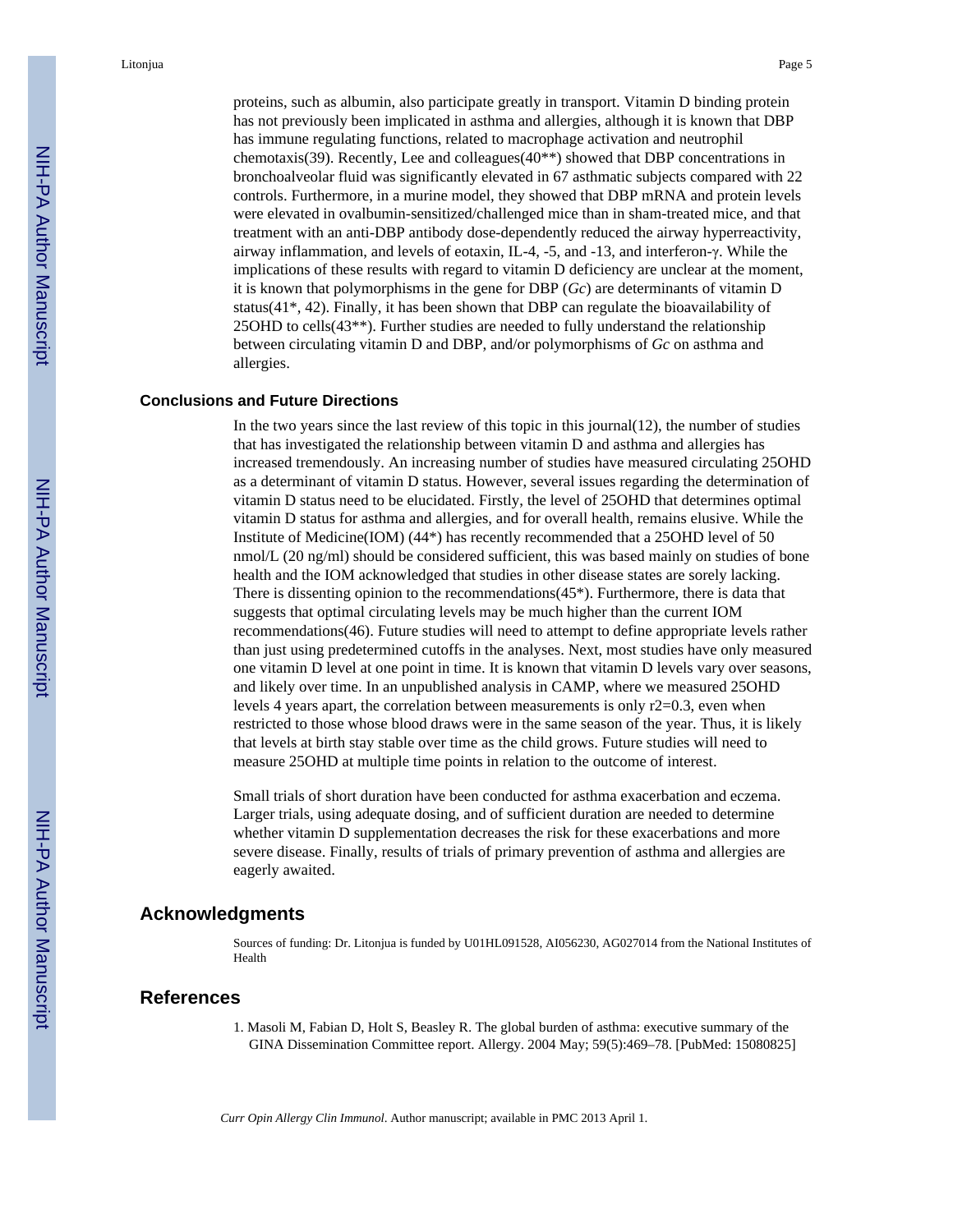Litonjua Page 6

- 2. Mannino DM, Homa DM, Akinbami LJ, Moorman JE, Gwynn C, Redd SC. Surveillance for asthma--United States, 1980–1999. MMWR Surveill Summ. 2002 Mar 29; 51(1):1–13.
- 3. Devereux, G. The increase in allergic disease: environment and susceptibility. Clin Exp Allergy; Proceedings of a symposium held; 4th June 2002; the Royal Society of Edinburgh; 2003 March. p. 394-406.
- 4. (CDC) CfDCaP. Vital signs: asthma prevalence, disease characteristics, and self-management education: United States, 2001--2009. MMWR Morb Mortal Wkly Rep. 2011 May 6; 60(17):547– 52. [PubMed: 21544044]
- 5. Moorman JE, Zahran H, Truman BI, Molla MT. Current asthma prevalence -United States, 2006– 2008. MMWR Surveill Summ. 2011 Jan 14; 60(Suppl 17):84–6. [PubMed: 21430629]
- 6. Flohr C. Recent perspectives on the global epidemiology of childhood eczema. Allergol Immunopathol (Madr). 2011 May-Jun; 39(3):174–82. [PubMed: 21601133]
- 7. Williams H, Stewart A, von Mutius E, Cookson W, Anderson HR. Is eczema really on the increase worldwide? J Allergy Clin Immunol. 2008 Apr; 121(4):947–54. e15. [PubMed: 18155278]
- 8. Bjorksten B, Clayton T, Ellwood P, Stewart A, Strachan D. Worldwide time trends for symptoms of rhinitis and conjunctivitis: Phase III of the International Study of Asthma and Allergies in Childhood. Pediatr Allergy Immunol. 2008 Mar; 19(2):110–24. [PubMed: 17651373]
- 9. Binkley N, Novotny R, Krueger D, Kawahara T, Daida YG, Lensmeyer G, et al. Low Vitamin D Status Despite Abundant Sun Exposure. J Clin Endocrinol Metab. 2007 Apr 10.
- 10. Kimlin M, Harrison S, Nowak M, Moore M, Brodie A, Lang C. Does a high UV environment ensure adequate vitamin D status? J Photochem Photobiol B. 2007 Dec 14; 89(2–3):139–47. [PubMed: 17964181]
- 11. Vu LH, Whiteman DC, van der Pols JC, Kimlin MG, Neale RE. Serum vitamin D levels in office workers in a subtropical climate. Photochem Photobiol. 2011 May-Jun; 87(3):714–20. [PubMed: 21255019]
- 12. Litonjua AA. Childhood asthma may be a consequence of vitamin D deficiency. Curr Opin Allergy Clin Immunol. 2009 Jun; 9(3):202–7. [PubMed: 19365260]
- 13. Litonjua AA. Vitamin D and Asthma. CML Respir Med [Review]. 2010; 24(1):1–9.
- \*14. Zosky GR, Berry LJ, Elliot JG, James AL, Gorman S, Hart PH. Vitamin D deficiency causes deficits in lung function and alters lung structure. Am J Resp Crit Care Med. 2011 May 15; 183(10):1336–43. This study adds to the literature on in utero effects on lung growth. [PubMed: 21297070]
- \*15. Weiss ST, Litonjua AA. The in utero effects of maternal vitamin D deficiency: how it results in asthma and other chronic diseases. Am J Resp Crit Care Med. 2011 May 15; 183(10):1286–7. This accompanying editorial to the Zosky article reviews some of the other studies of lung growth. [PubMed: 21596827]
- \*16. Chi A, Wildfire J, McLoughlin R, Wood RA, Bloomberg GR, Kattan M, et al. Umbilical cord plasma 25-hydroxyvitamin D concentration and immune function at birth: the Urban Environment and Childhood Asthma study. Clin & Exp Allergy. 2011 Jun; 41(6):842–50. A study of the correlations between vitamin D levels and various cytokines and Tregulatory cell numbers.
- 17. Beard JA, Bearden A, Striker R. Vitamin D and the anti-viral state. J Clin Virol. 2011 Mar; 50(3): 194–200. [PubMed: 21242105]
- 18. Miyake Y, Sasaki S, Tanaka K, Hirota Y. Dairy food, calcium and vitamin D intake in pregnancy, and wheeze and eczema in infants. Eur Respir J. 2010 Jun; 35(6):1228–34. [PubMed: 19840962]
- \*19. Morales E, Romieu I, Guerra S, Ballester F, Rebagliato M, Vioque J, et al. Maternal Vitamin D Status in Pregnancy and Risk of Lower Respiratory Tract Infections, Wheezing, and Asthma in Offspring. Epidemiology. 2011 Nov 11.23(1)
- \*20. Camargo CA Jr, Ingham T, Wickens K, Thadhani R, Silvers KM, Epton MJ, et al. Cord-blood 25 hydroxyvitamin D levels and risk of respiratory infection, wheezing, and asthma. Pediatrics. 2011 Jan; 127(1):e180–7. These 2 studies from large cohorts investigate the association between maternal vitamin D status and cord blood vitamin D levels, respectively, and childhood outcomes. They did not finda significant association between vitamin D levels and asthma,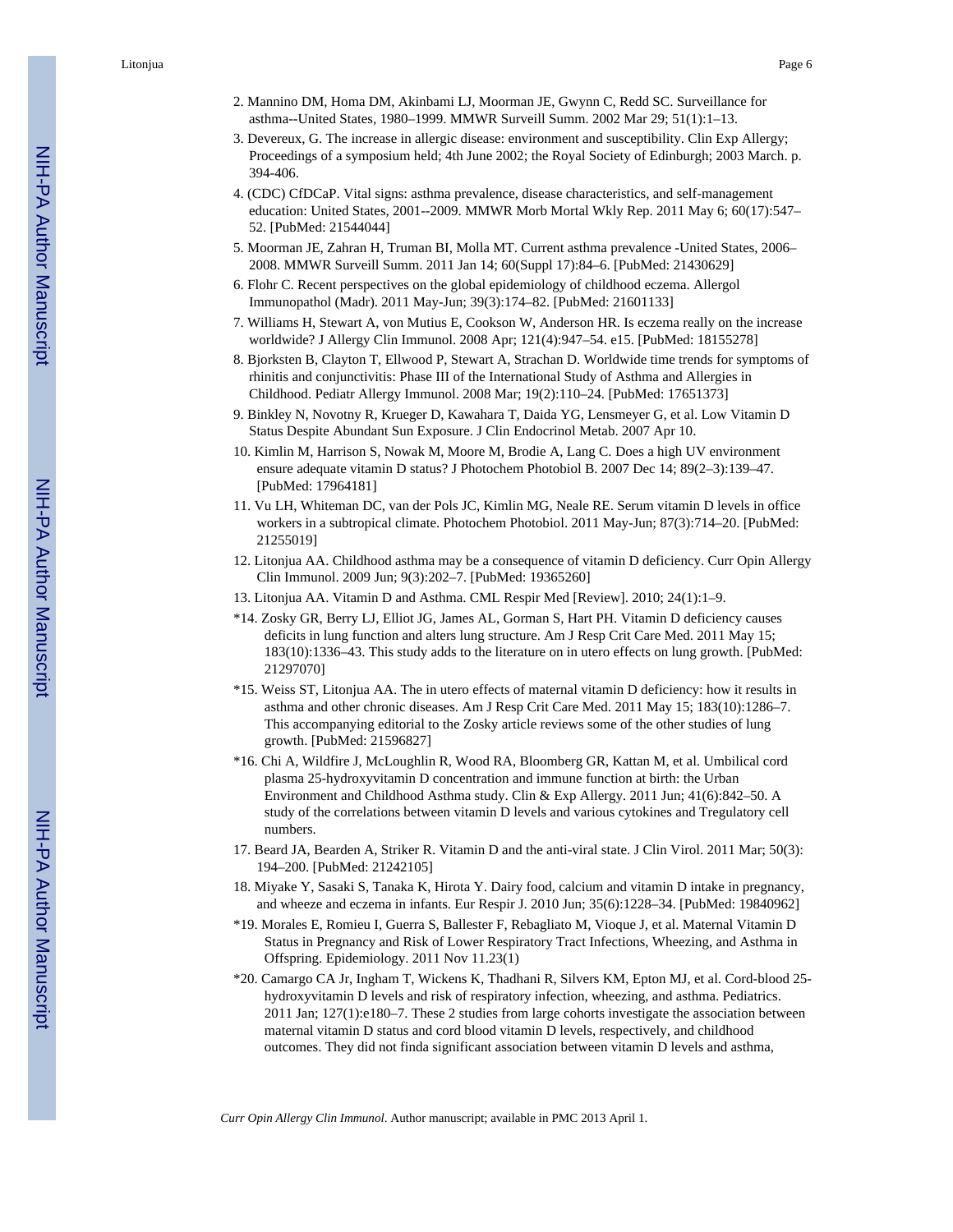- 21. Rothers J, Wright AL, Stern DA, Halonen M, Camargo CA Jr. Cord blood 25-hydroxyvitamin D levels are associated with aeroallergen sensitization in children from Tucson, Arizona. J Allergy Clin Immunol. 2011 Nov; 128(5):1093–9. e5. [PubMed: 21855975]
- 22. Litonjua AA. Dietary factors and the development of asthma. Immunol Allergy Clin North Am. 2008 Aug; 28(3):603–29. ix. [PubMed: 18572110]
- 23. Freishtat RJ, Iqbal SF, Pillai DK, Klein CJ, Ryan LM, Benton AS, et al. High prevalence of vitamin D deficiency among inner-city African American youth with asthma in Washington, DC. J Pediatr. 2010 Jun; 156(6):948–52. [PubMed: 20236657]
- 24. Bener A, Ehlayel MS, Tulic MK, Hamid Q. Vitamin D Deficiency as a Strong Predictor of Asthma in Children. Int Arch Allergy Immunol. 2012 Oct 6; 157(2):168–75. [PubMed: 21986034]
- 25. Alyasin S, Momen T, Kashef S, Alipour A, Amin R. The relationship between serum 25 hydroxy vitamin d levels and asthma in children. Allergy Asthma Immunol Res. 2011 Oct; 3(4):251–5. [PubMed: 21966605]
- \*\*26. Sharief S, Jariwala S, Kumar J, Muntner P, Melamed ML. Vitamin D levels and food and environmental allergies in the United States: results from the National Health and Nutrition Examination Survey 2005–2006. J Allergy Clin Immunol. 2011 May; 127(5):1195–202. This is a large study that utilized the NHANES data to investigate the association between circulating vitamin D levels and sensitization to a variety of allergens. This is the firststudyto show an association, albeit cross-sectional, between vitamin D levels and sensitization to food allergens. [PubMed: 21329969]
- 27. Keet CA, McCormack MC, Peng RD, Matsui EC. Age-and atopy-dependent effects of vitamin D on wheeze and asthma. J Allergy Clin Immunol. 2011 Aug; 128(2):414–16. e5. [PubMed: 21807254]
- \*28. van Oeffelen AA, Bekkers MB, Smit HA, Kerkhof M, Koppelman GH, Haveman-Nies A, et al. Serum micronutrient concentrations and childhood asthma: the PIAMA birth cohort study. Pediatr Allergy Immunol. 2011 Sep 19.
- \*29. Hollams EM, Hart PH, Holt BJ, Serralha M, Parsons F, de Klerk NH, et al. Vitamin d and atopy and asthma phenotypes in children: a longitudinal cohort study. Eur Respir J. 2011 May 12. These 2 studies show that vitamin D levels in early childhood are prospectively related to asthma development.
- 30. Back O, Blomquist HK, Hernell O, Stenberg B. Does vitamin D intake during infancy promote the development of atopic allergy? Acta Derm Venereol. 2009; 89(1):28–32. [PubMed: 19197538]
- \*\*31. Gupta A, Sjoukes A, Richards D, Banya W, Hawrylowicz C, Bush A, et al. Relationship Between Serum Vitamin D, Disease Severity and Airway Remodeling in Children with Asthma. Am JRespirCrit Care Med. 2011 Sep 15. This study relates circulating vitamin D levels to both asthma severity and smooth muscle mass as measuredfrom endobronchial biopsy specimens. This study adds to the few studies that suggest that vitamin D may play a role in preventing airway remodeling in severe asthmatics.
- 32. Brehm JM, Schuemann B, Fuhlbrigge AL, Hollis BW, Strunk RC, Zeiger RS, et al. Serum vitamin D levels and severe asthma exacerbations in the Childhood Asthma Management Program study. J Allergy Clin Immunol. 2010 Jul; 126(1):52–8. e5. [PubMed: 20538327]
- 33. Searing DA, Zhang Y, Murphy JR, Hauk PJ, Goleva E, Leung DY. Decreased serum vitamin D levels in children with asthma are associated with increased corticosteroid use. J Aller Clin Immun. 2010 May; 125(5):995–1000.
- 34. Chinellato I, Piazza M, Sandri M, Peroni D, Piacentini G, Boner AL. Vitamin D serum levels and markers of asthma control in Italian children. The Journal of pediatrics. 2011 Mar; 158(3):437–41. [PubMed: 20870246]
- 35. Chinellato I, Piazza M, Sandri M, Peroni DG, Cardinale F, Piacentini GL, et al. Serum vitamin D levels and exercise-induced bronchoconstriction in children with asthma. Eur Respir J. 2011 Jun; 37(6):1366–70. [PubMed: 21071468]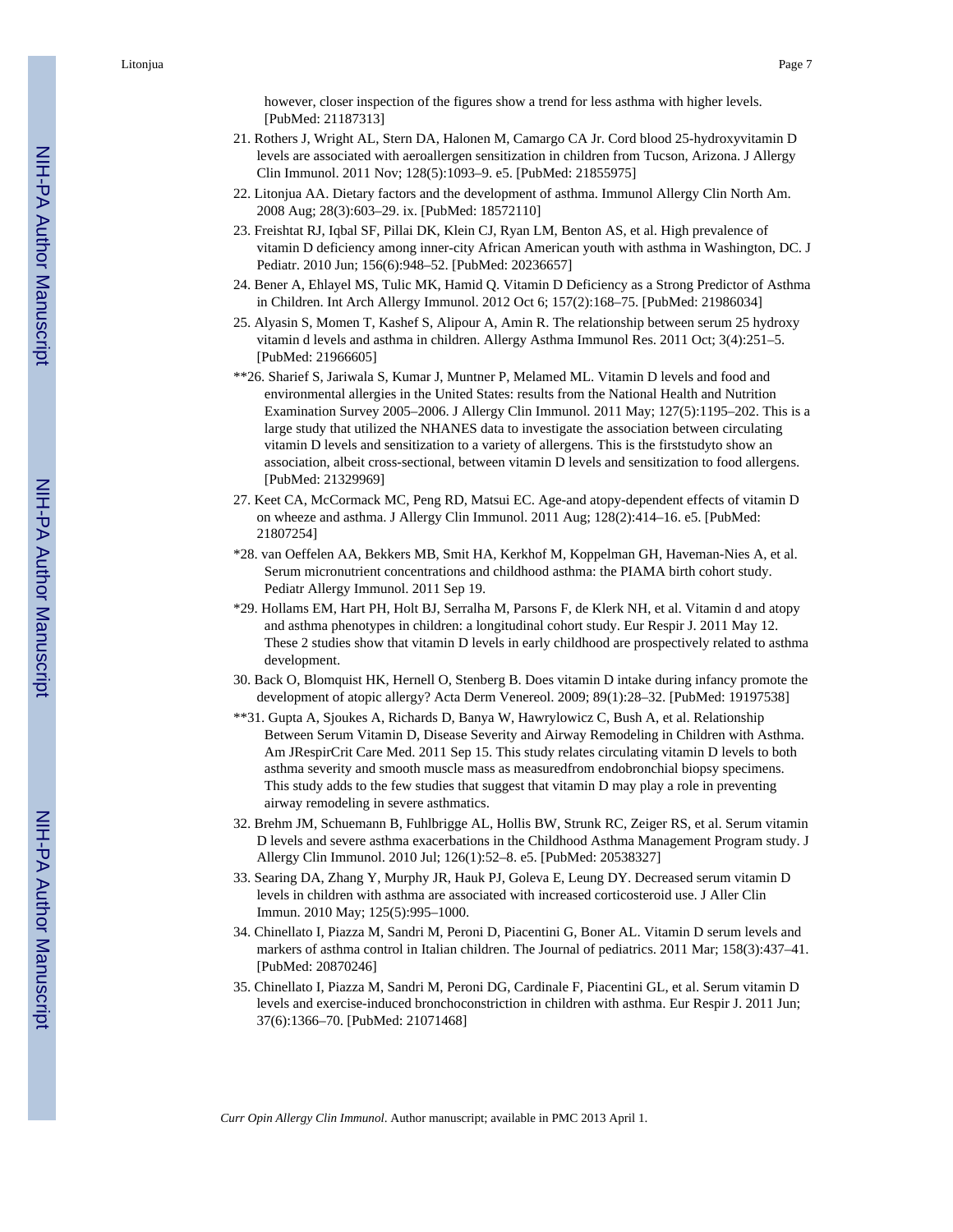Litonjua Page 8

- 36. Peroni DG, Piacentini GL, Cametti E, Chinellato I, Boner AL. Correlation between serum 25 hydroxyvitamin D levels and severity of atopic dermatitis in children. Br J Dermatol. 2011; 164(5):1078–82. [PubMed: 21087229]
- 37. Sidbury R, Sullivan AF, Thadhani RI, Camargo CA Jr. Randomized controlled trial of vitamin D supplementation for winter-related atopic dermatitis in Boston: a pilot study. Brit J Dermatol. 2008 Jul; 159(1):245–7. [PubMed: 18489598]
- \*38. Majak P, Olszowiec-Chlebna M, Smejda K, Stelmach I. Vitamin D supplementation inchildren may prevent asthma exacerbation triggered by acute respiratory infection. J Allergy Clin Immunol. 2011 May; 127(5):1294–6. A small clinical trial of newly-diagnosed asthmatics. This showed a significant effect of vitamin D supplementation on exacerbations, despite the fact that there were no significant differences in achieved vitamin D levels between groups. [PubMed: 21315433]
- 39. Chishimba L, Thickett DR, Stockley RA, Wood AM. The vitamin D axis in the lung: a key role for vitamin D-binding protein. Thorax. 2010 May; 65(5):456–62. [PubMed: 20435872]
- \*\*40. Lee SH, Kim KH, Kim JM, Yoon SH, Kim TH, Park SW, et al. Relationship between groupspecific component protein and the development of asthma. Am J Resp Crit Care Med. 2011 Sep 1; 184(5):528–36. This is the first study to report a relationship between levels of vitamin D binding protein in bronchoalveolar lavage fluid and asthma. The role of vitamin D binding protein needs to be examined further in asthma and allergies. [PubMed: 21169467]
- \*41. Wang TJ, Zhang F, Richards JB, Kestenbaum B, van Meurs JB, Berry D, et al. Common genetic determinants of vitamin D insufficiency: a genome-wide association study. Lancet. 2010 Jul 17; 376(9736):180–8. Genome-wide association of vitamin D levels that shows that polymorphisms in the binding protein gene are determinantsof circulating vitamin D. [PubMed: 20541252]
- 42. Ahn J, Yu K, Stolzenberg-Solomon R, Simon KC, McCullough ML, Gallicchio L, et al. Genomewide association study of circulating vitamin D levels. Hum Mol Genet. 2010 Jul 1; 19(13):2739-45. [PubMed: 20418485]
- \*\*43. Chun RF, Lauridsen AL, Suon L, Zella LA, Pike JW, Modlin RL, et al. Vitamin D-binding protein directs monocyte responses to 25-hydroxy-and 1,25-dihydroxyvitamin D. J Clin Endocrinol Metab. 2010 Jul; 95(7):3368–76. Interesting study that shows that polymorphisms of the binding protein gene (Gc) determines the activity of 25OHD on monocytes. [PubMed: 20427486]
- \*44. Ross, AC.; Taylor, CL.; Yaktine, AL.; Del Valle, HB., editors. Dietary Reference Intakes for Calcium and Vitamin D. Washington, D.C: National Academies Press; 2010. A comprehensive review of the vitamin D literature and presentation of the current dietary recommendations
- \*45. Heaney RP, Holick MF. Why the IOM recommendations for vitamin D are deficient. J Bone Miner Res. 2011 Mar; 26(3):455–7. This offers the dissenting view to the IOM panel for the current recommendations of vitamin D intake. [PubMed: 21337617]
- 46. Heaney RP, Armas LA, Shary JR, Bell NH, Binkley N, Hollis BW. 25-Hydroxylation of vitamin D3: relation to circulating vitamin D3 under various input conditions. Am J Clin Nutr. 2008 Jun; 87(6):1738–42. [PubMed: 18541563]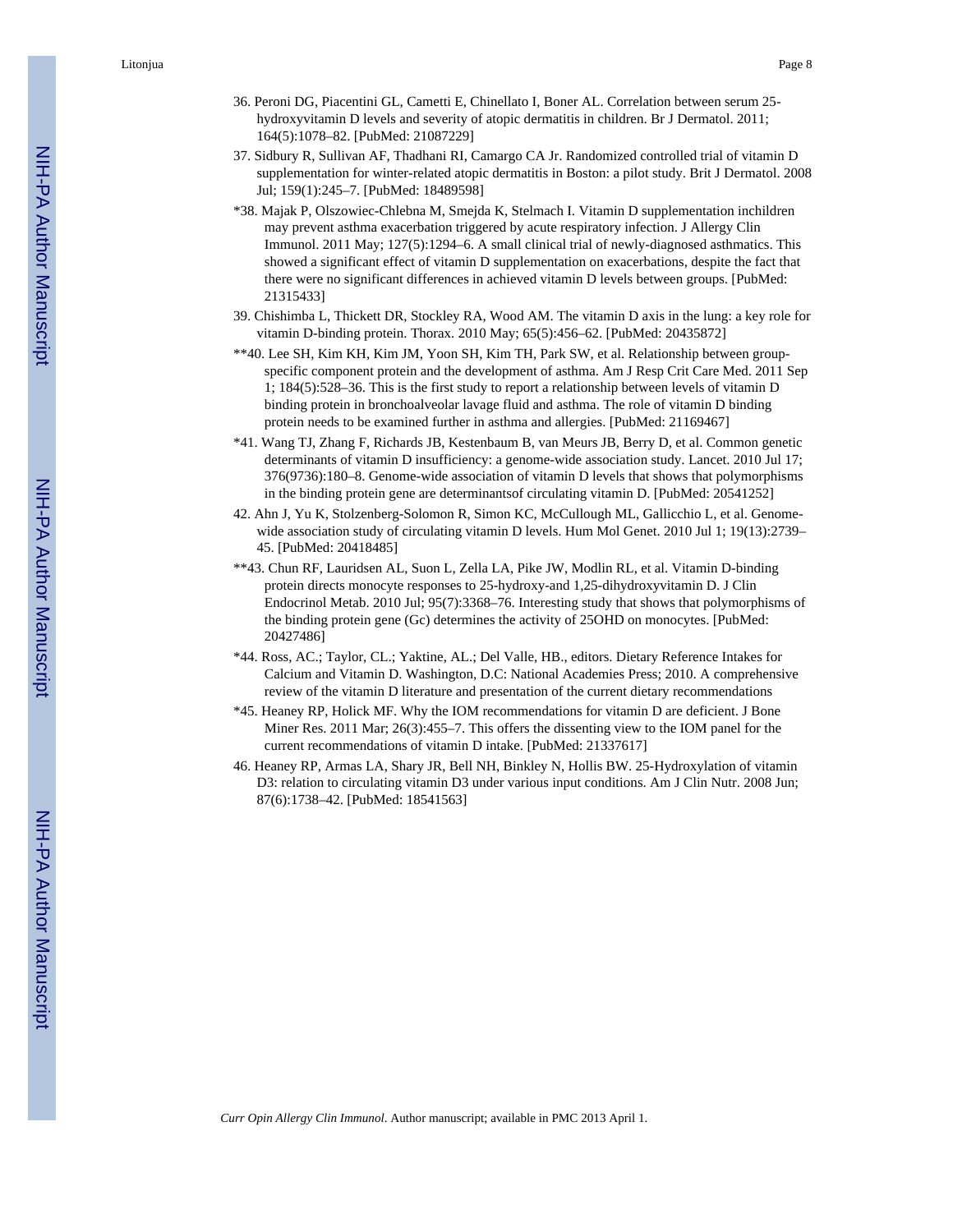## **Key Bullet Points**

- **•** Vitamin D may affect asthma and allergy risk via multiple mechanisms, including lung function development and growth, optimal immune system function, enhanced response to respiratory infections, and modulation of inflammation.
- **•** More studies have shown a beneficial effect of vitamin D on asthma and allergies than do not, although definitive clinical trials are lacking.
- The optimal dose and level of vitamin D for decreasing the burden of asthma and allergies remains unknown.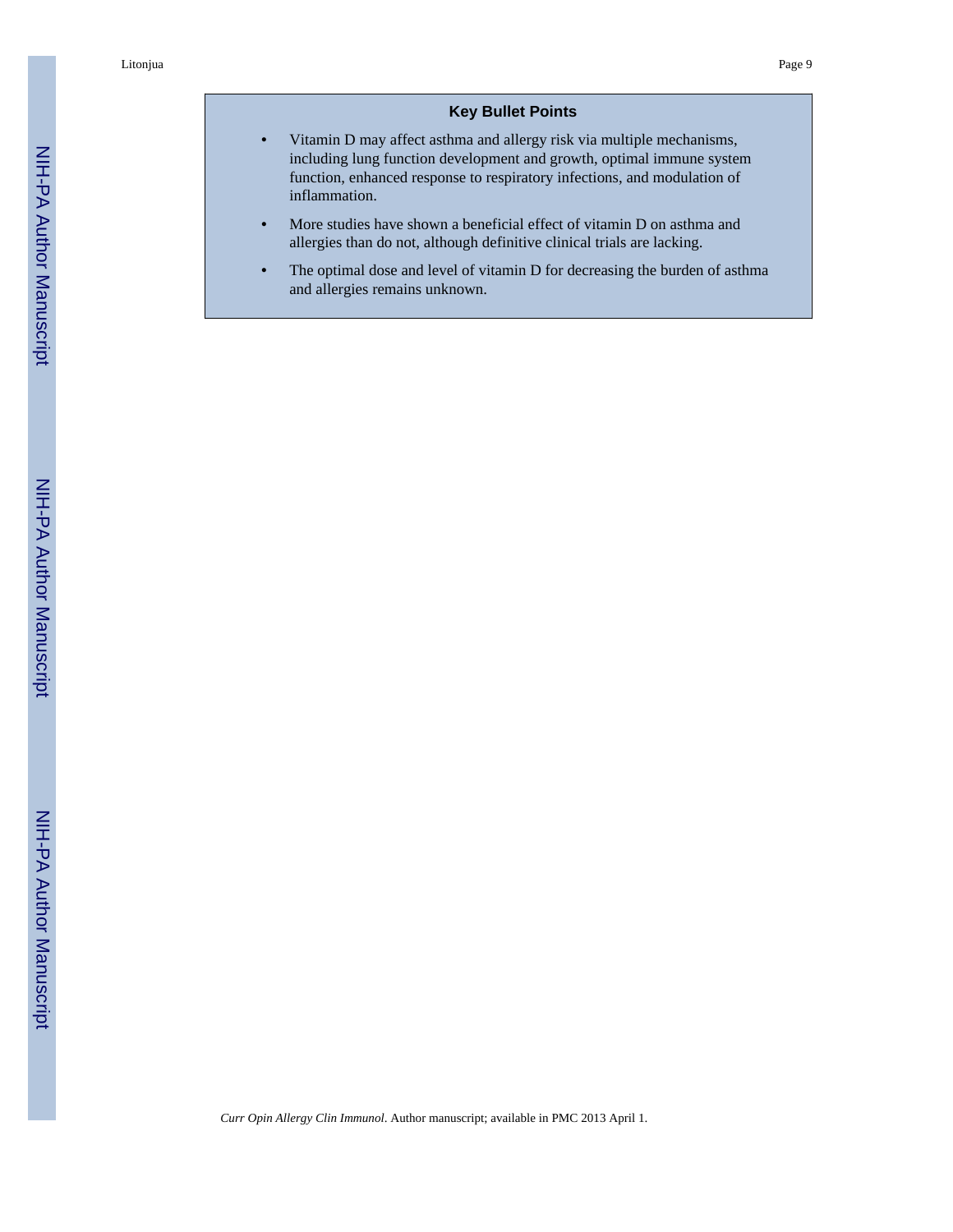

#### **Figure 1.**

Mechanisms of vitamin D in asthma and allergy development. Vitamin D has both in utero and postnatal effects that may affect the development of asthma and allergies. In the in utero period, vitamin D has been shown to play a role in lung growth and maturation. It is likely that this effect is also operating in the postnatal period. Vitamin D has effects on the developing immune system, specifically the development of Tregulatory cells and dendritic cells. The net effect of this is believed to be a balance between Th1 and Th2 responses, suppression of Th17 responses, and ultimately a decrease in sensitization. Vitamin D is also know to be critical to innate immune responses, specifically in this case, to respiratory viral infections. It has been shown that vitamin D dampens the inflammation that occurs after respiratory viral infections such as respiratory syncitial virus infections. This could lead to decreased adverse sequelae of these infections and lead to improved lung function and decreased airway responsiveness.

Modified extensively from previous work: *CML* – *Respiratory Medicine* 2010;24(1):1–9.